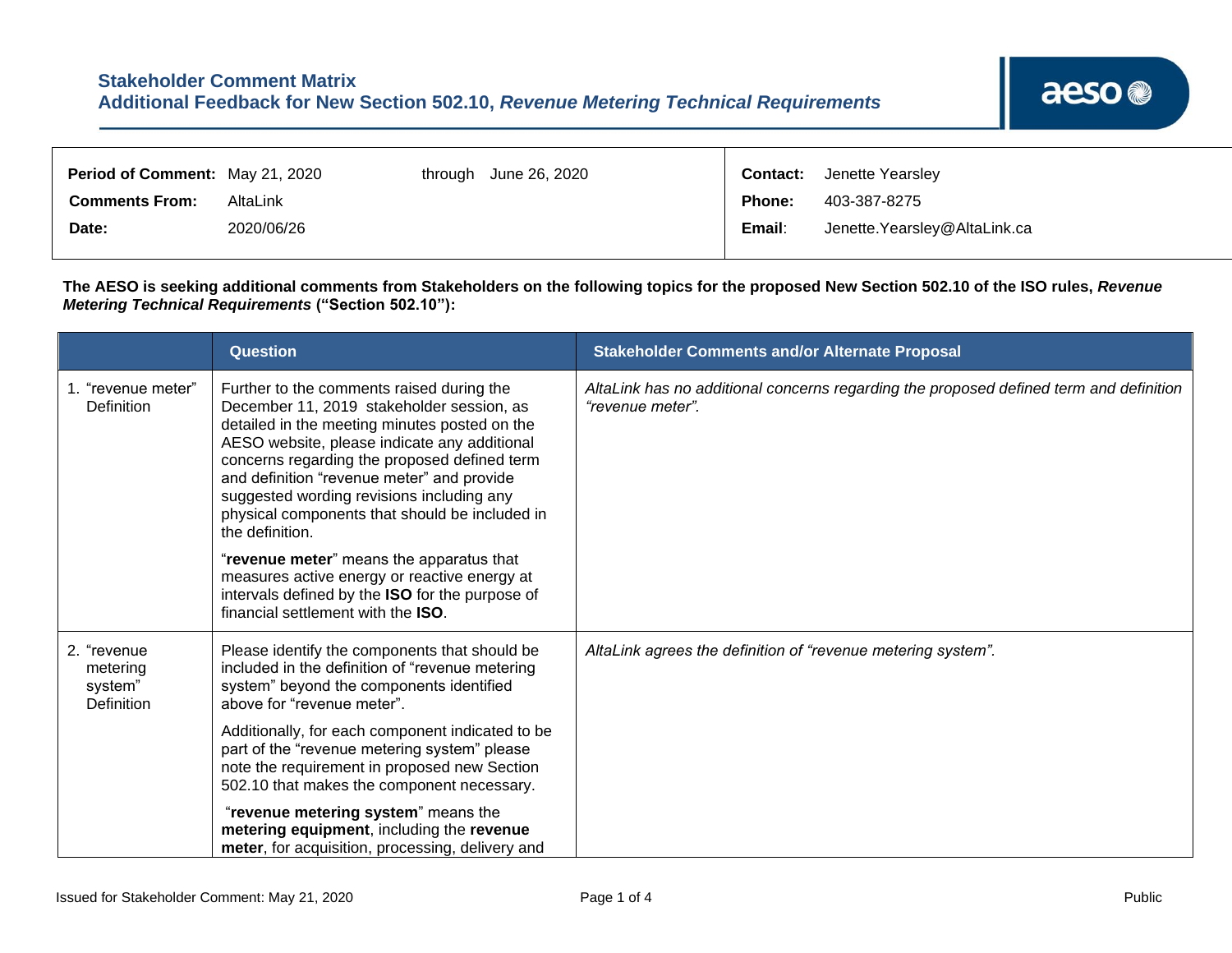## aeso

|                                                                                                                                                                                | <b>Question</b>                                                                                                                                                                          | <b>Stakeholder Comments and/or Alternate Proposal</b>                                                                                                                                                                                                                                                                                                                                                                         |
|--------------------------------------------------------------------------------------------------------------------------------------------------------------------------------|------------------------------------------------------------------------------------------------------------------------------------------------------------------------------------------|-------------------------------------------------------------------------------------------------------------------------------------------------------------------------------------------------------------------------------------------------------------------------------------------------------------------------------------------------------------------------------------------------------------------------------|
|                                                                                                                                                                                | storage of the interval data that is used for<br>financial settlement with the ISO.                                                                                                      |                                                                                                                                                                                                                                                                                                                                                                                                                               |
| 3. Rental Meters                                                                                                                                                               | a) Please describe the circumstances under<br>which your business would choose to install<br>rental meters.                                                                              | AltaLink manages an adequate inventory of meters and as such does not consider the<br>rental of meters for any circumstances.                                                                                                                                                                                                                                                                                                 |
|                                                                                                                                                                                | b) Additionally, would any exceptions to the<br>minimum technical requirements need to be<br>considered in the proposed Section 502.10?<br>If so, please detail and explain the impacts. | AltaLink has no additional comments.                                                                                                                                                                                                                                                                                                                                                                                          |
| 4. Back-up Meters<br>a) Please describe the circumstances under<br>which your business would choose to install a<br>back-up meter.                                             |                                                                                                                                                                                          | AltaLink would install a back-up meter under critical metering points (e.g. critical tie-<br>lines between provinces or large generation), when directed by the ISO or customer.                                                                                                                                                                                                                                              |
|                                                                                                                                                                                | b) Does your organization support the addition<br>of requirements pertaining to backup meter<br>installation in the proposed draft Section<br>502.10? If so, detail the criteria needed. | No, AltaLink doesn't support the addition of requirements pertaining to backup meter<br>installation in the proposed draft Section 502.10 as all meters in service have a reliable<br>record, low failure rate, and excellent field response. The cost to operate backup<br>meters, required capital investment to maintain a fleet of compliant meters and the<br>marginal advantages doesn't justify the need to implement. |
|                                                                                                                                                                                | c) Additionally, please provide the estimated<br>installation and operating costs for a back-up<br>meter as well as annual maintenance costs, if<br>any.                                 | AltaLink's order of magnitude estimated costs: Installation cost of ~\$20,000 - \$50,000,<br>operations and maintenance costs are ~\$500 - \$2000/year.                                                                                                                                                                                                                                                                       |
| 5. Shared Current<br>a) Please indicate whether your organization<br>has installed meters that share CTs. If so,<br><b>Transformers</b><br>how many and under what conditions? |                                                                                                                                                                                          | AltaLink's practice is to have dedicated CT circuits for each metering point. Some<br>apparatus may share the same CT circuit occasionally.                                                                                                                                                                                                                                                                                   |
|                                                                                                                                                                                | b) Have you experienced any issues with the<br>meters that share CTs, such as increased<br>meter measurement error?                                                                      | No. When multiple equipment share a common CT circuit, AltaLink's engineering<br>practices ensure burden calculation complies with both vendor and Measurement<br>Canada specifications, maintaining measurement accuracy.                                                                                                                                                                                                    |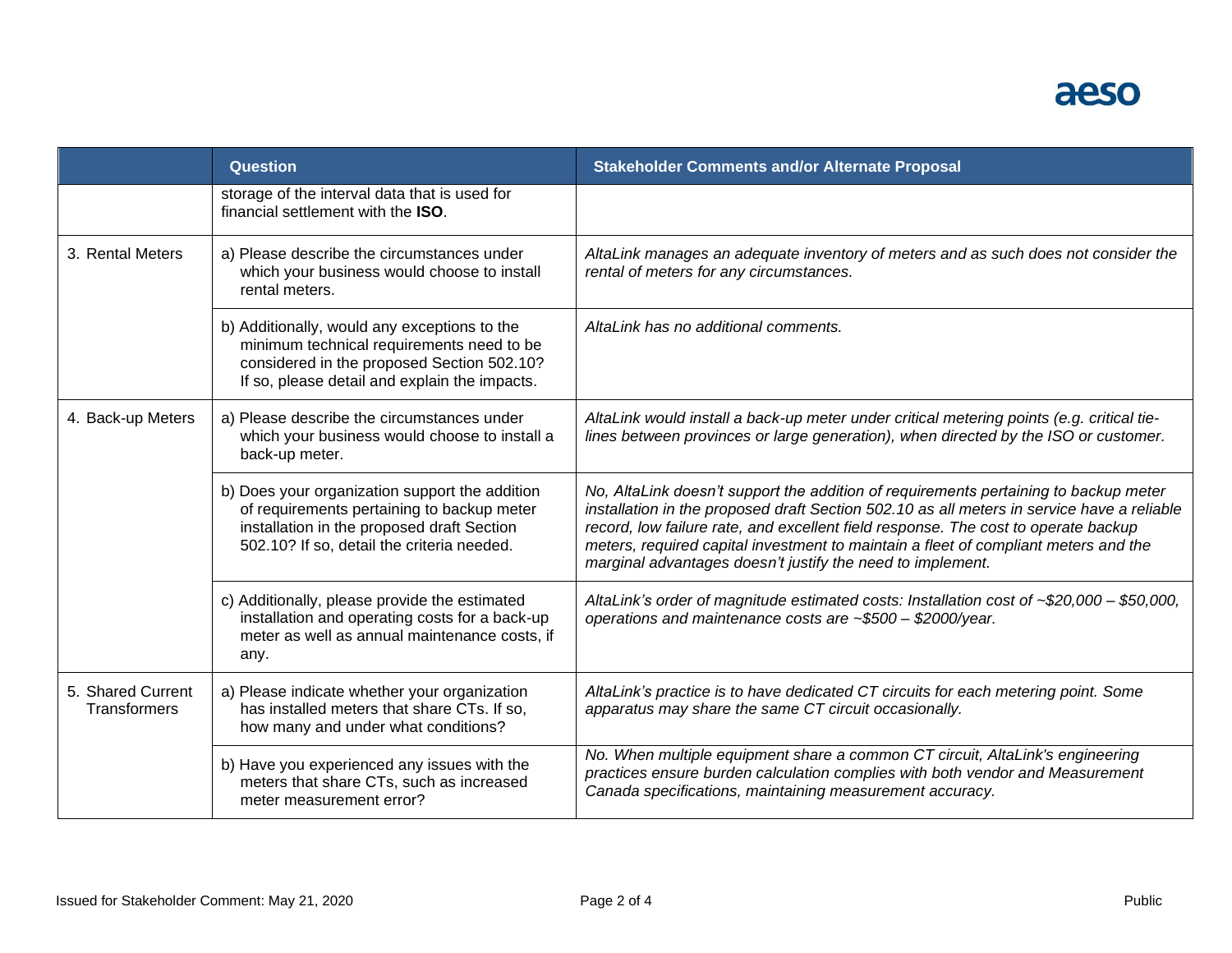## aeso

|                              | <b>Question</b>                                                                                                                                                                                                                                                                                                                                                                                                                                                                                                                                                                                                                                                                                                                                                                                                                                                                                                                                                                                                                            | <b>Stakeholder Comments and/or Alternate Proposal</b>                                                                                                                                                                                                                                                                                                                                                                                                                                                                                                                                                                                                                                                                                                                                                                                                                                                                                                                                                                                                                                   |
|------------------------------|--------------------------------------------------------------------------------------------------------------------------------------------------------------------------------------------------------------------------------------------------------------------------------------------------------------------------------------------------------------------------------------------------------------------------------------------------------------------------------------------------------------------------------------------------------------------------------------------------------------------------------------------------------------------------------------------------------------------------------------------------------------------------------------------------------------------------------------------------------------------------------------------------------------------------------------------------------------------------------------------------------------------------------------------|-----------------------------------------------------------------------------------------------------------------------------------------------------------------------------------------------------------------------------------------------------------------------------------------------------------------------------------------------------------------------------------------------------------------------------------------------------------------------------------------------------------------------------------------------------------------------------------------------------------------------------------------------------------------------------------------------------------------------------------------------------------------------------------------------------------------------------------------------------------------------------------------------------------------------------------------------------------------------------------------------------------------------------------------------------------------------------------------|
|                              | c) Does your organization think the proposed<br>Section 502.10 should incorporate<br>requirements regarding the sharing of CTs?                                                                                                                                                                                                                                                                                                                                                                                                                                                                                                                                                                                                                                                                                                                                                                                                                                                                                                            | No. Metering Service Providers (MSP) should establish independent practices to<br>ensure metering accuracies adhering to the requirements set out by the Measurement<br>Canada pursuant to the Electricity and Gas Inspection Measurement Act.                                                                                                                                                                                                                                                                                                                                                                                                                                                                                                                                                                                                                                                                                                                                                                                                                                          |
| 6. MW Class<br>Determination | How is MW class currently being calculated<br>a)<br>for in-situ testing.                                                                                                                                                                                                                                                                                                                                                                                                                                                                                                                                                                                                                                                                                                                                                                                                                                                                                                                                                                   | MW class currently is being calculated by average load consumption for a defined 12<br>month period that aligns with the business cycle.                                                                                                                                                                                                                                                                                                                                                                                                                                                                                                                                                                                                                                                                                                                                                                                                                                                                                                                                                |
|                              | Please provide your organizations view on<br>b)<br>the following:<br>Should Section 502.10 set out a<br>i.<br>standard timeframe to be used for the<br>data set used in the calculation of MW<br>class. For instance, should the AESO<br>adopt a November to November<br>timeframe. Or does the month to month<br>period selected not impact the data set;<br>ii.<br>If a standard timeframe is included in<br>proposed Section 502.10 that does not<br>align with your organizations current<br>practices and systems please provide<br>an estimate of the cost implications;<br>iii.<br>Should 0 MW intervals be factored into<br>the methodology when determining MW<br>class;<br>Should there be notification<br>iv.<br>requirements for when a measurement<br>point for a unit crosses the MW class<br>threshold. Additionally, when should the<br>first in-situ test be performed once the<br>MW class changes;<br>Does your organization support the 2<br>v.<br>and 4 year testing frequency<br>requirements based on MW class; and | See below AltaLink's view:<br>Month to month period selected does not impact the data set;<br>In the event there is an interruption to the business cycle, as the business is<br>ii.<br>staffed based on this cycle there could be a requirement for additional staff<br>to support this activity out of cycle;<br>Yes, 0 MW intervals should be factored into the methodology when<br>iii.<br>determining MW class;<br>iv. As qualified contractors to manage revenue metering equipment, as defined<br>by regulatory governing bodies, the annual reporting should be adequate.<br>The first in-situ test in the new class should be determined based on<br>whether it falls into a lower class or higher class and a reasonable timeline<br>should be included.<br>Yes, AltaLink supports the 2 and 4 year testing frequency requirements<br>v.<br>based on MW class;<br>vi. Average throughout the year should define the testing frequency. Unless<br>there is supporting evidence to dispute this reason as not to increase<br>operational costs with possibly marginal benefits. |